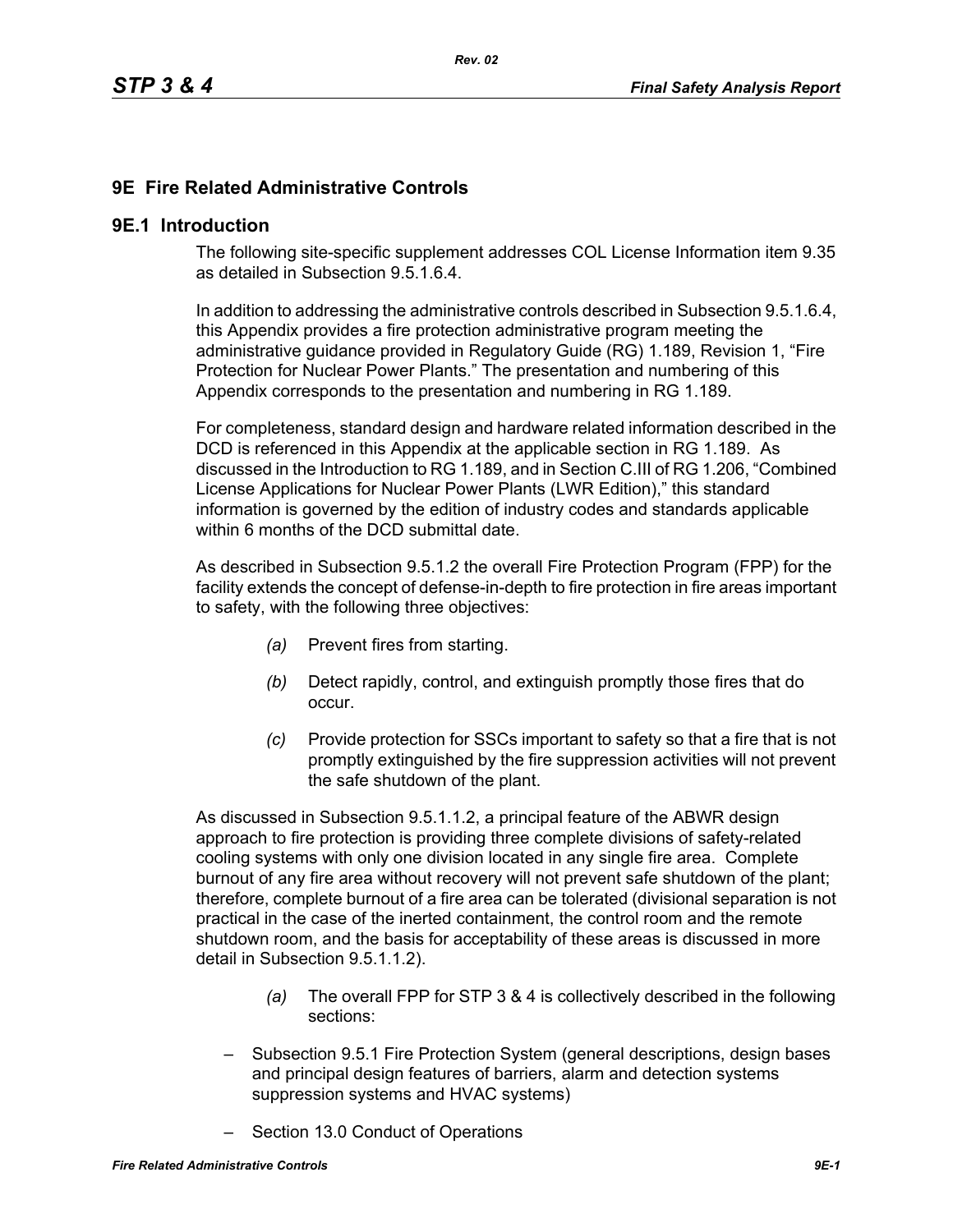- Section 9A Fire Hazards Analysis
- Section 9B Summary of Analysis Supporting Fire Protection Design Requirements
- Section 9E Fire Related Administrative Controls
- Section 19M Fire Protection Probabilistic Risk Assessment
- Section 19Q ABWR Shutdown Risk Assessment
- Technical Specification 5.5.1.1.d, Fire Protection Program Implementation

COLA Part 5.1, Section D and Section H discuss fire protection elements related to the Emergency Plan.

- *(b)* STPNOC organizational responsibilities for the FPP are identified in Subsection 9E.1.1 below.
- *(c)* The authorities of personnel implementing the FPP and administrative controls are described in Subsection 9E.1.1 below.
- *(d)* Fire protection, fire detection and suppression capability, and limiting fire damage with barriers and divisional separation are described in Subsection 9.5.1.
- *(e)* The administrative controls and personnel requirements for fire protection and manual fire suppression activities are described in Section 9E.
- *(f)* The automatic and manually operated fire detection and suppression systems are described in Subsection 9.5.1.
- *(g)* The fire barriers and divisional separation provided to limit fire damage to SSCs important to safety, so that the capability to shut down the plant safely is ensured, is described in Subsection 9.5.1.

The FPP administrative controls described in this Appendix address the responsibilities for continuing evaluation of fire hazards associated with construction of STP 3 & 4 to ensure the continued safe operation of STP 1 & 2 and similarly, the safe operation of STP Units 1, 2 and 3 during the completion of STP Unit 4. STPNOC provides additional fire barriers and fire protection capability, as necessary, to protect the operating units from any fire hazards associated with these construction activities.

# **9E.1.1 Organization, Staffing, and Responsibilities**

*(a)* The President & Chief Executive Officer sets policy and has overall responsibility for the formulation, implementation, and assessment of the effectiveness of the Fire Protection Program.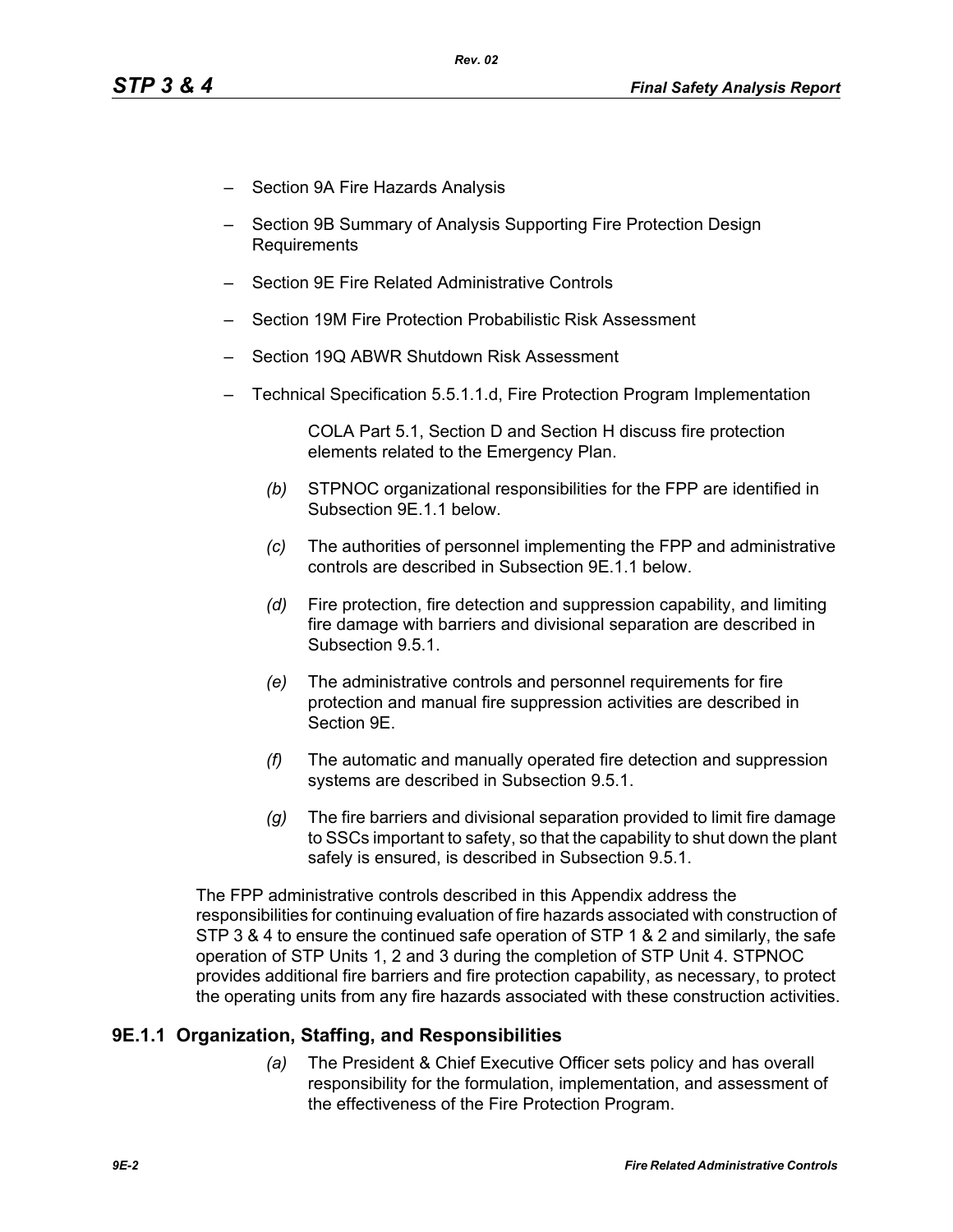The Group Vice President has the executive authority and responsibility for the FPP.

- *(b)* The Vice President Engineering and Construction reports to the Group Vice President and has direct responsibility to establish, implement and maintain written procedures for implementing the FPP and for periodically assessing the effectiveness of the FPP including fire drills and training conducted by the fire brigade and plant personnel. The results of these assessments are reported to the Group Vice President with recommendations for improvements or corrective actions as deemed necessary.
- *(c)* The Plant General Manger is responsible for the overall administration of the plant operations and emergency plans that include the fire protection and prevention program and that provide a single point of control and contact for all contingencies.

The Plant General Manager has responsibility for approving or disapproving Fire Protection Program implementing procedures and changes thereto as recommended by the Plant Operations Review Committee (PORC).

The Plant General Manager is responsible for assisting the Plant General Manager STP 1 & 2 in assessing the potential fire related impact to STP 1 & 2 from construction activities on STP 3 & 4.

The Plant General Manager is responsible for the evaluation of the potential fire related impact to STP 3 from construction activities on STP 4 (see additional discussion in Section 1.10S).

- *(d)* The Fire Protection Coordinator reports through the chain of command to the Vice President, Engineering and Construction. Primary responsibility for implementation of the FPP has been delegated to the Fire Protection Coordinator, who is an individual knowledgeable through education, training, and/or experience in fire protection and nuclear safety. Other personnel are available to assist the Fire Protection Coordinator as necessary to accomplish the following:
	- (i) Implement periodic inspections to minimize the amount of combustibles in plant areas important to safety; determine the effectiveness of housekeeping practices; ensure the availability and acceptable condition of all fire protection systems/equipment, emergency breathing apparatus, emergency lighting, communication equipment, fire stops, penetration seals, and fireretardant coatings; and ensure that prompt and effective corrective actions are taken to correct conditions adverse to fire protection and preclude their recurrence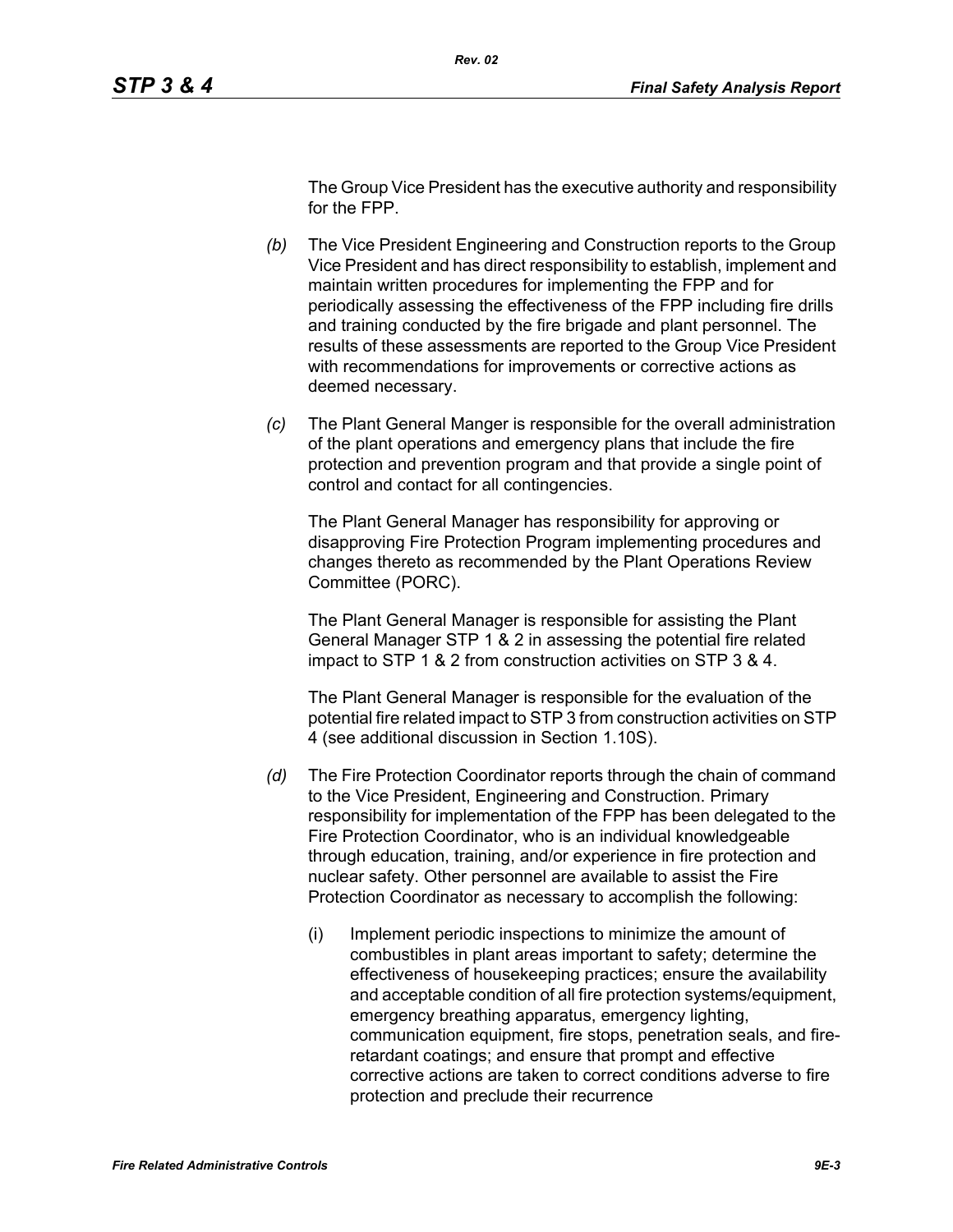- (ii) Provide firefighting training for operating plant personnel and the plant's fire brigade; design and select equipment; periodically inspect and test fire protection systems and equipment in accordance with established procedures; and evaluate test results and determine the acceptability of the systems under test
- (iii) Assist in the critique of all fire drills to determine how well the training objectives have been met
- (iv) Review proposed work activities with regard to in-plant fire protection, identify potential transient fire hazards, and specify required additional fire protection in the work activity procedure
- (v) Implement a program to indoctrinate all plant contractor personnel in appropriate administrative procedures that implement the FPP and the emergency procedures relative to fire protection
- (vi) Implement a program to instruct personnel on the proper handling of accidental events such as leaks or spills of flammable materials that are related to fire protection
- (vii) Review hot work
- *(e)* The Vice President Oversight and Regulatory Affairs is responsible for:
	- (i) Establishing the fire protection quality assurance program in accordance with Regulatory Position 1.7, Quality Assurance, of RG 1.189 as delineated in the document "STP 3 & 4 Quality Assurance Program Description"
	- (ii) Ensuring effective implementation of the FPP quality assurance program by planned surveillances and scheduled audits
	- (iii) Ensuring results of FPP surveillance and audit activities are promptly reported to cognizant management personnel
- *(f)* The plant's fire brigade positions and responsibilities are identified as follows:
	- (i) The plant fire brigade positions are responsible for fighting fires. The authority and responsibility of each fire brigade position relative to fire protection are clearly defined.
	- (ii) The responsibilities of each fire brigade position correspond with the actions required by the firefighting procedures.
	- (iii) Collateral responsibilities of the fire brigade members do not conflict with their responsibilities related to the fire brigade during a fire emergency. A collateral responsibility is a required action or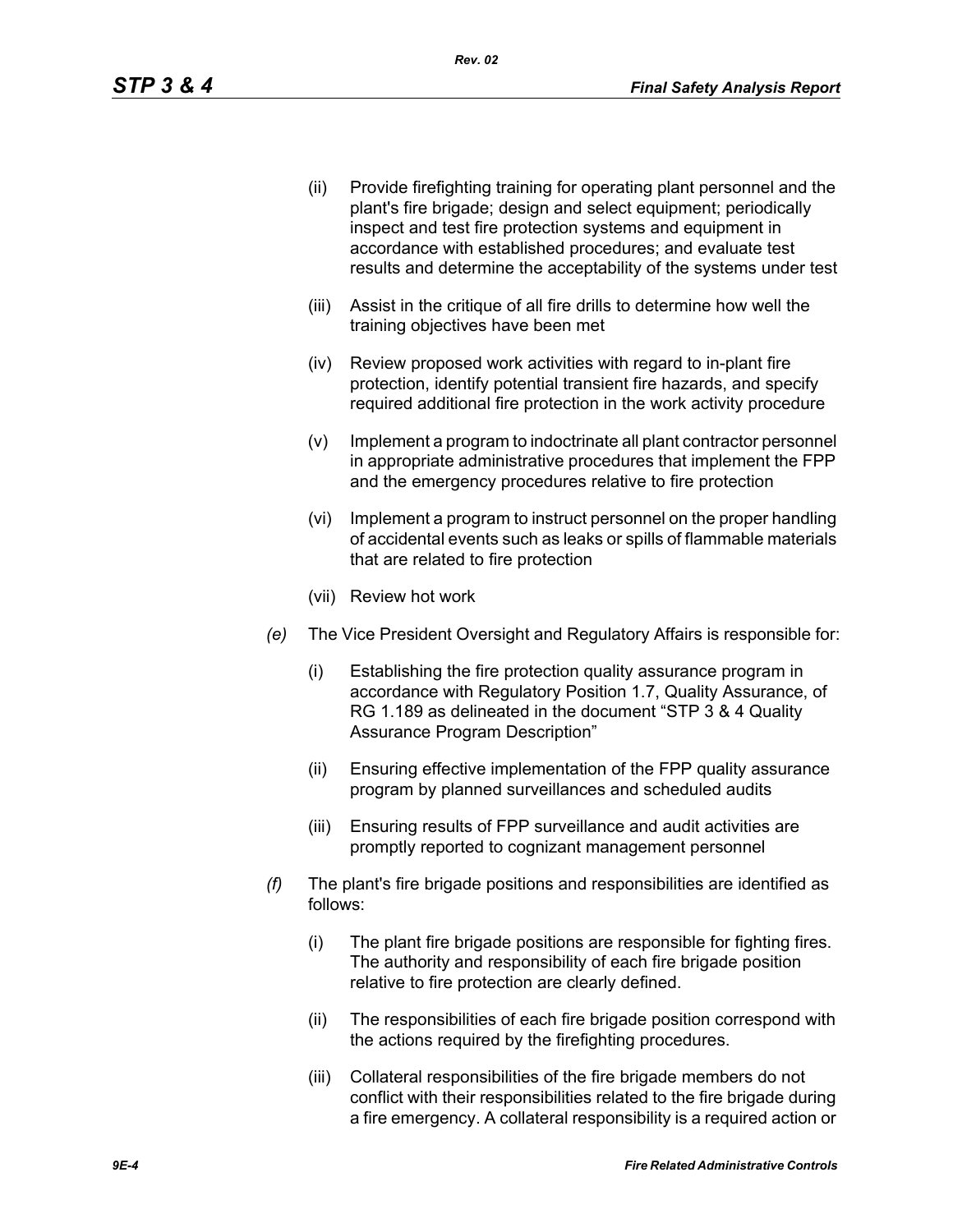decision that would adversely affect the fire brigade member's ability to perform a required fire fighting function.

(iv) The minimum number of trained fire brigade members available on site for each operating shift should be consistent with the activities required to combat credible and challenging fires, but is no less than five members. The size of the fire brigade is based upon the functions required to fight fires, with adequate allowance for injuries. Fire brigade staffing accounts for the operational and emergency response demands on shift personnel in the event of a significant fire.

## **9E.1.2 Fire Hazards Analysis**

This topic is addressed in Section 9A.

### **9E.1.3 Safe-Shutdown Analysis**

This topic is addressed in Subsections 9.5.1.3.11 and 9.5.1.3.12.

### **9E.1.4 Fire Test Reports and Fire Data**

This topic is addressed in Subsection 9.5.13.7 (COL License Information Item 9.24).

### **9E.1.5 Compensatory Measures**

Temporary changes to specific fire protection features necessary to accomplish maintenance or modifications are permissible when accompanied by interim compensatory measures, such as fire watches, temporary fire barriers, or backup suppression capability.

Compensatory measures may be implemented as an interim step to restore operability or to otherwise enhance the capability of degraded or nonconforming fire protection related SSCs until the final corrective action is complete. Reliance on a compensatory measure for operability is given important consideration in establishing the time frame for completing the corrective action. Nonconforming conditions or degraded conditions requiring an operator action to demonstrate operability are resolved expeditiously.

The guidance provided in NRC Inspection Manual Part 9900, "Operability Determinations & Functionality Assessments for Resolution of Degraded or Nonconforming Conditions Adverse to Quality or Safety" is utilized when compensatory measures are relied upon.

# **9E.1.6 Fire Protection Training and Qualifications**

The Vice President, Engineering and Construction, maintains available staff for the FPP knowledgeable in both fire protection and nuclear safety.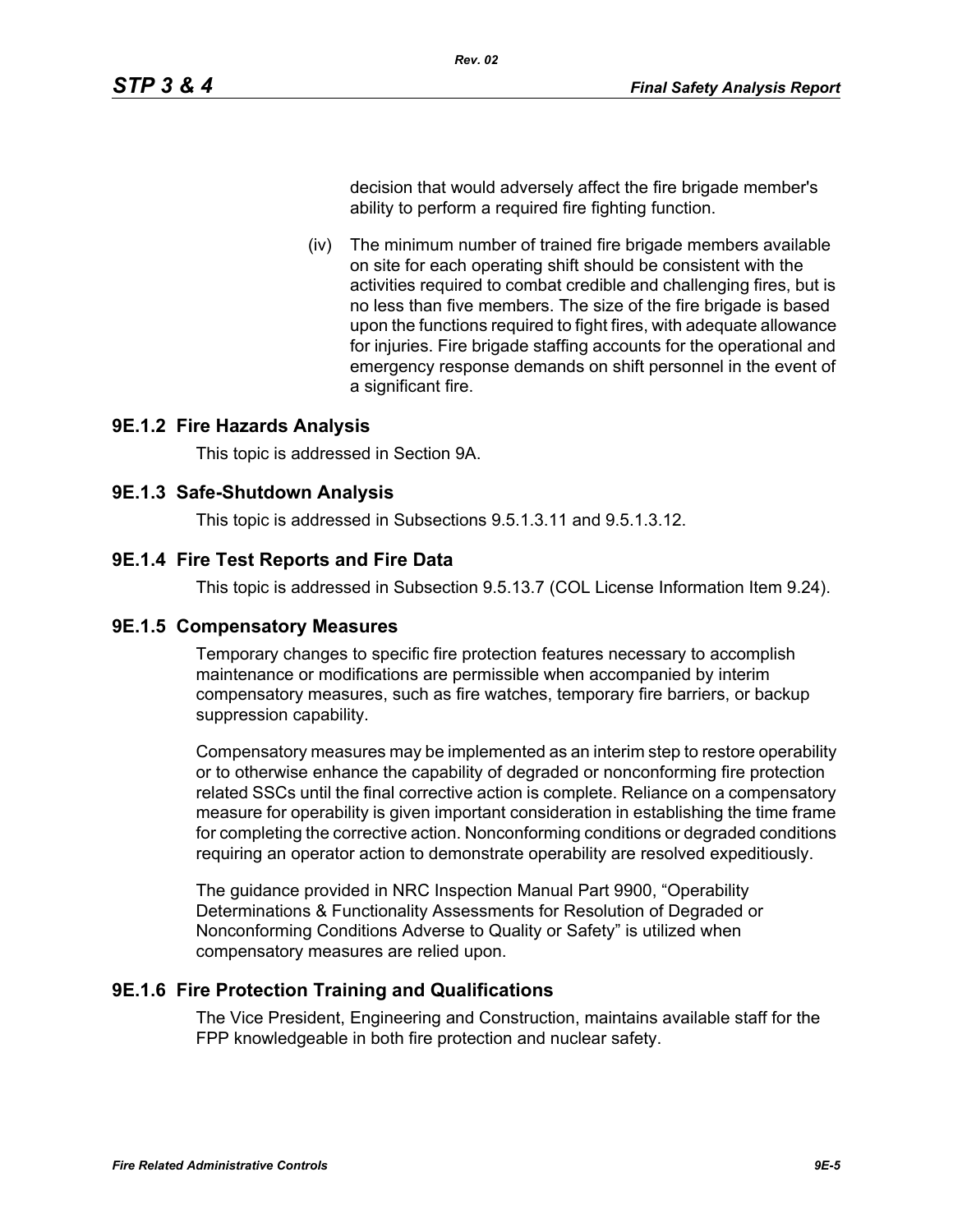# **9E.1.6.1 Fire Protection Staff Training and Qualifications**

Fire protection staff qualifications:

- *(a)* The Fire Protection Coordinator, or a person available for consultation, is a graduate of an accredited engineering or fire science curriculum and has a minimum of six years applicable experience, three of which have been in the area of fire protection. Education and/or experience acceptable to the Society of Fire Protection Engineers for full member status may be considered as equivalent qualifications.
- *(b)* Fire brigade training is discussed in Subsection 9E.1.6.4. Brigade member qualification includes satisfactory completion of a physical exam for performance of strenuous physical activity.
- *(c)* Personnel responsible for the maintenance and testing of the fire protection systems are qualified by training and experience for this work.
- *(d)* The Fire Protection Coordinator is responsible for the training of the fire brigade and is qualified by knowledge, suitable training, and experience for the conduct of this training.

# **9E.1.6.2 General Employee Training**

General employees are instructed in their responsibilities to prevent and detect fires. Training includes information on the types of fires and related extinguishing agents, specific fire hazards at the site, and actions in the event of a fire suppression system actuation. Specific instruction includes:

- *(a)* Principal responsibility to notify the control room upon discovering a fire, prior to attempting to extinguish the fire
- *(b)* Actions upon actuation of local fire suppression systems or hearing a fire alarm
- *(c)* Administrative controls on the use of combustibles and ignition sources
- *(d)* Actions necessary in the event of a combustible liquid spill or leak or combustible gas release or leaks

# **9E.1.6.3 Fire Watch Training**

Fire watches are used for observation and control of fire hazards associated with hot work and may provide compensatory measures for degraded fire protection systems and features. Specific fire watch training provides instruction on fire watch duties, responsibilities, and required actions for both 1-hour roving and continuous fire watches. Fire watch qualifications include hands-on training on a practice fire with the extinguishing equipment to be used while on fire watch. If fire watches are to be used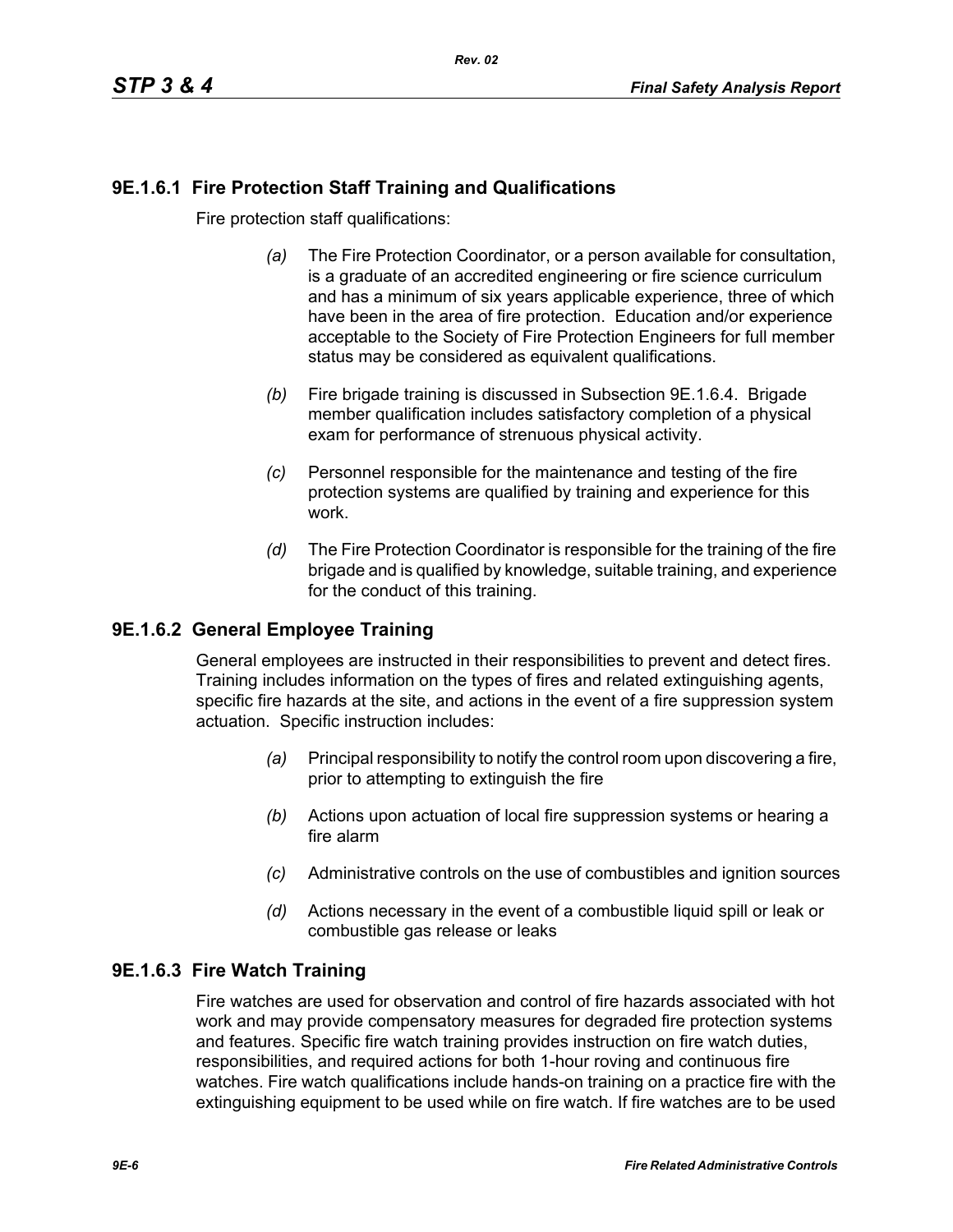as compensatory actions, the fire watch training includes recordkeeping requirements if required by 9E.1.5.

## **9E.1.6.4 Fire Brigade Training and Qualifications**

Fire brigade training establishes and maintains the capability to fight credible and challenging fires. The program consists of initial classroom instruction followed by periodic classroom instruction, firefighting practice, and fire drills (See 9E.3.5.1.4 for drill guidance).

The training recommendations of NFPA 600, "Standard on Industrial Fire Brigades" provide applicable criteria for training the plant fire brigade.

## **9E.1.6.4.1 Qualifications**

The brigade leader and at least two brigade members have sufficient training in or knowledge of plant systems to understand the effects of fire and fire suppressants on safe-shutdown capability. The brigade leader has training or experience necessary to assess the potential safety consequences of a fire and advise control room personnel as evidenced by possession of an operator's license or equivalent knowledge of plant systems. The qualification of fire brigade members includes an annual physical examination to determine their ability to perform strenuous firefighting activities.

### **9E.1.6.4.2 Instruction**

Instruction is provided in the following:

- *(a)* indoctrination of the plant firefighting plan with specific identification of each individual's responsibilities
- *(b)* identification of the type and location of fire hazards and associated types of fires that could occur in the plant
- *(c)* the toxic and corrosive characteristics of expected products of combustion
- *(d)* identification of the location of firefighting equipment for each fire area and familiarization with the layout of the plant, including access and egress routes to each area
- *(e)* the proper use of available firefighting equipment and the correct method of fighting each type of fire, including the following:
	- (i) fires involving radioactive materials
	- (ii) fires in energized electrical equipment
	- (iii) fires in cables and cable trays
	- (iv) hydrogen fires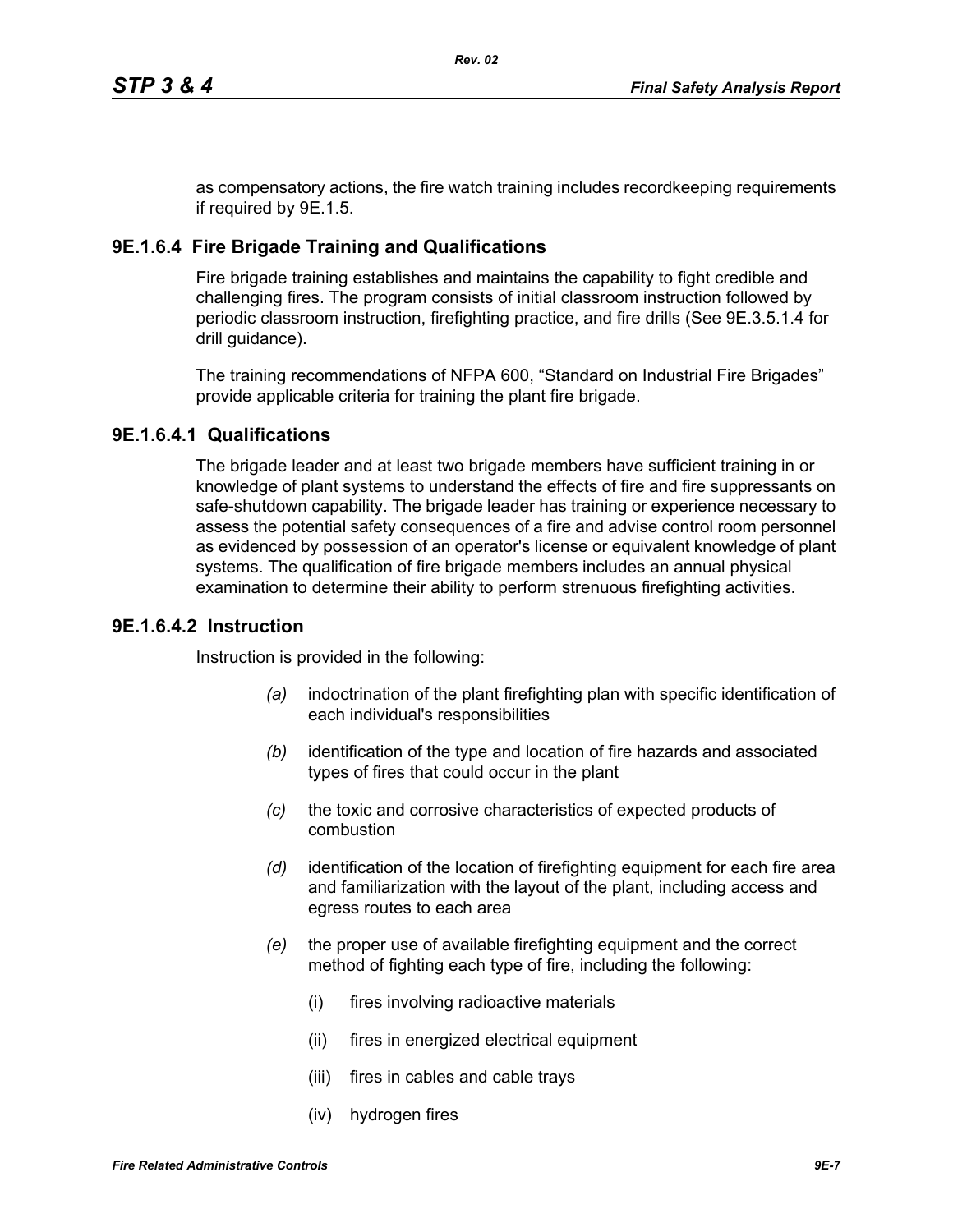- (v) fires involving flammable and combustible liquids or hazardous process chemicals
- (vi) fires resulting from construction or modifications (welding)
- (vii) record file fires
- *(f)* the proper use of communication, lighting, ventilation, and emergency breathing equipment
- *(g)* the proper method for fighting fires inside buildings and confined spaces
- *(h)* the direction and coordination of the firefighting activities (fire brigade leaders only)
- *(i)* detailed review of firefighting strategies and procedures
- *(j)* review of the latest plant modifications and corresponding changes in firefighting plans

#### **9E.1.6.4.3 Fire Brigade Practice**

Practice sessions are held for the fire brigade of each shift on the proper method of fighting the various types of fires that could occur in a nuclear power plant. These sessions provide brigade members with experience in actual fire extinguishment and the use of self-contained breathing apparatus under the strenuous conditions encountered in firefighting. Practice sessions are held at least once per year for each fire brigade member.

### **9E.1.6.4.4 Fire Brigade Training Records**

Individual records of training provided to each fire brigade member, including drill critiques, for at least 3 years to ensure that each member receives training in all parts of the training program. Records of fire brigade training are available for NRC inspection.

#### **9E.1.7 Quality Assurance**

The quality assurance program for fire protection adopts Section 1.7, Quality Assurance, of RG 1.189, and is addressed in the "STP 3 & 4 Quality Assurance Program Description."

#### **9E.1.8 Fire Protection Program Changes/Code Deviations**

This topic will be addressed in a License Condition to the STP 3 & 4 COL.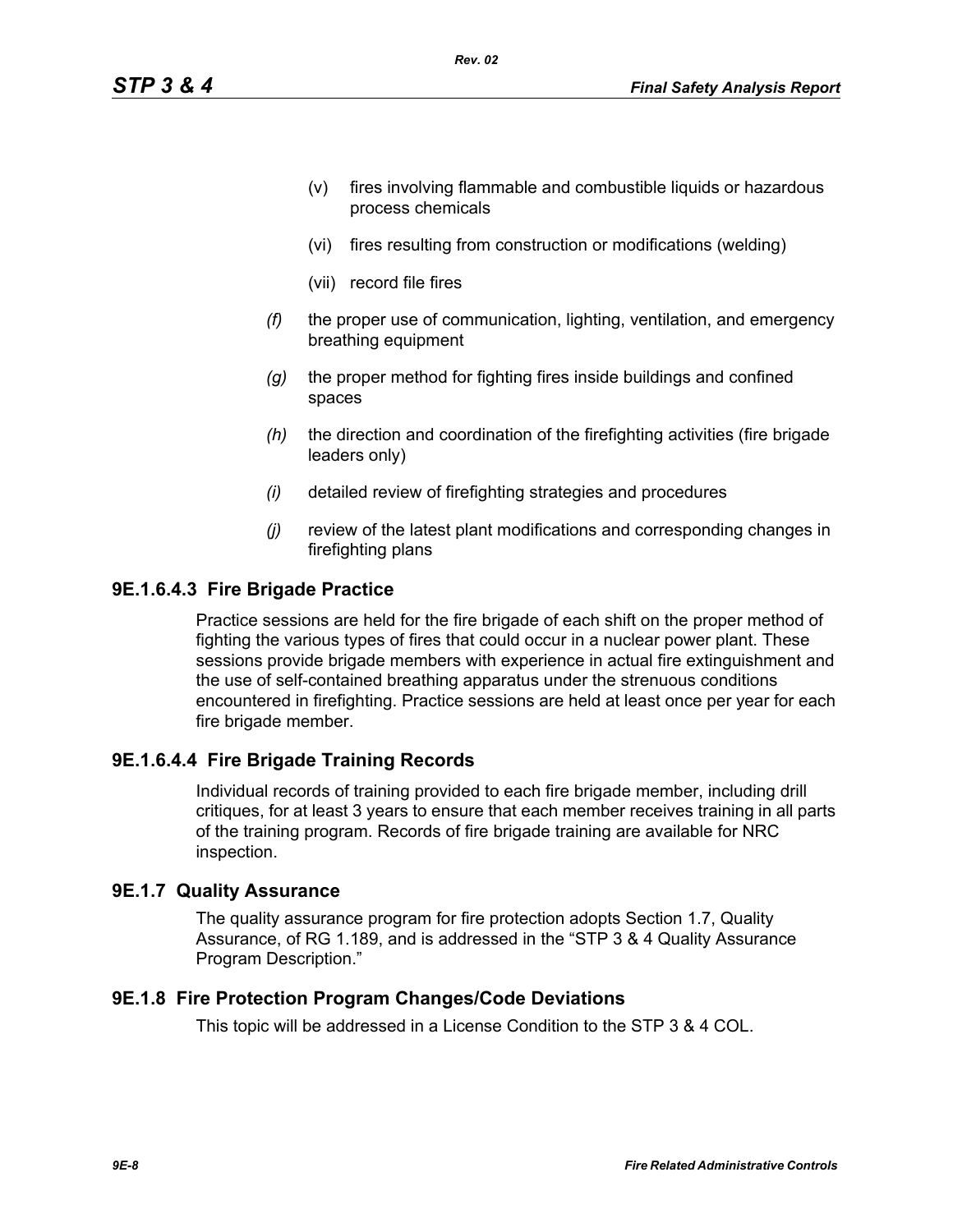## **9E.2 Fire Prevention**

### **9E.2.1 Control of Combustibles**

Administrative controls and procedures control the handling and use of combustibles, prohibit storage of combustibles in plant areas important to safety, establish designated storage areas with appropriate fire protection, and control use of specific combustibles (e.g., wood) in plant areas important to safety.

## **9E.2.1.1 Transient Fire Hazards**

Bulk storage of combustible materials is prohibited inside or adjacent to buildings or systems important to safety during all modes of plant operation. Procedures govern the handling of and limit transient fire hazards such as combustible and flammable liquids, wood and plastic products, high-efficiency particulate air (HEPA) and charcoal filters, dry ion exchange resins, or other combustible materials in buildings containing systems or equipment important to safety during all phases of operation, particularly during maintenance, modification, or refueling operations.

Transient fire hazards that cannot be eliminated are controlled and suitable protection is provided. Specific controls and protective measures include the following:

- *(a)* Unused ion exchange resins are not stored in areas that contain or expose equipment important to safety.
- *(b)* Hazardous chemicals are not stored in areas that contain or expose equipment important to safety.
- *(c)* Use of wood inside buildings containing systems or equipment important to safety is permitted only when suitable noncombustible substitutes are not available. All wood smaller than 152 mm x 152 mm (6 in x 6 in) used in plant areas important to safety during maintenance, modification, or refueling operation (such as lay-down blocks or scaffolding) should be treated with a flame-retardant. See NFPA 703, "Standard for Fire-Retardant Treated Wood and Fire-Retardant Coatings for Building Materials." Wood is allowed into plant areas important to safety only when needed for immediate use.
- *(d)* The use of plastic materials is minimized. Halogenated plastics such as polyvinyl chloride and neoprene are used only when substitute noncombustible materials are not available.
- *(e)* Use of combustible material such as HEPA and charcoal filters, dry ion exchange resins, or other combustible supplies in areas important to safety are controlled. Such materials are allowed into areas important to safety only when they needed for immediate use.
- *(f)* Equipment or supplies (such as new fuel) shipped in untreated combustible packing containers may be unpacked in areas containing equipment or systems important to safety if required for valid operating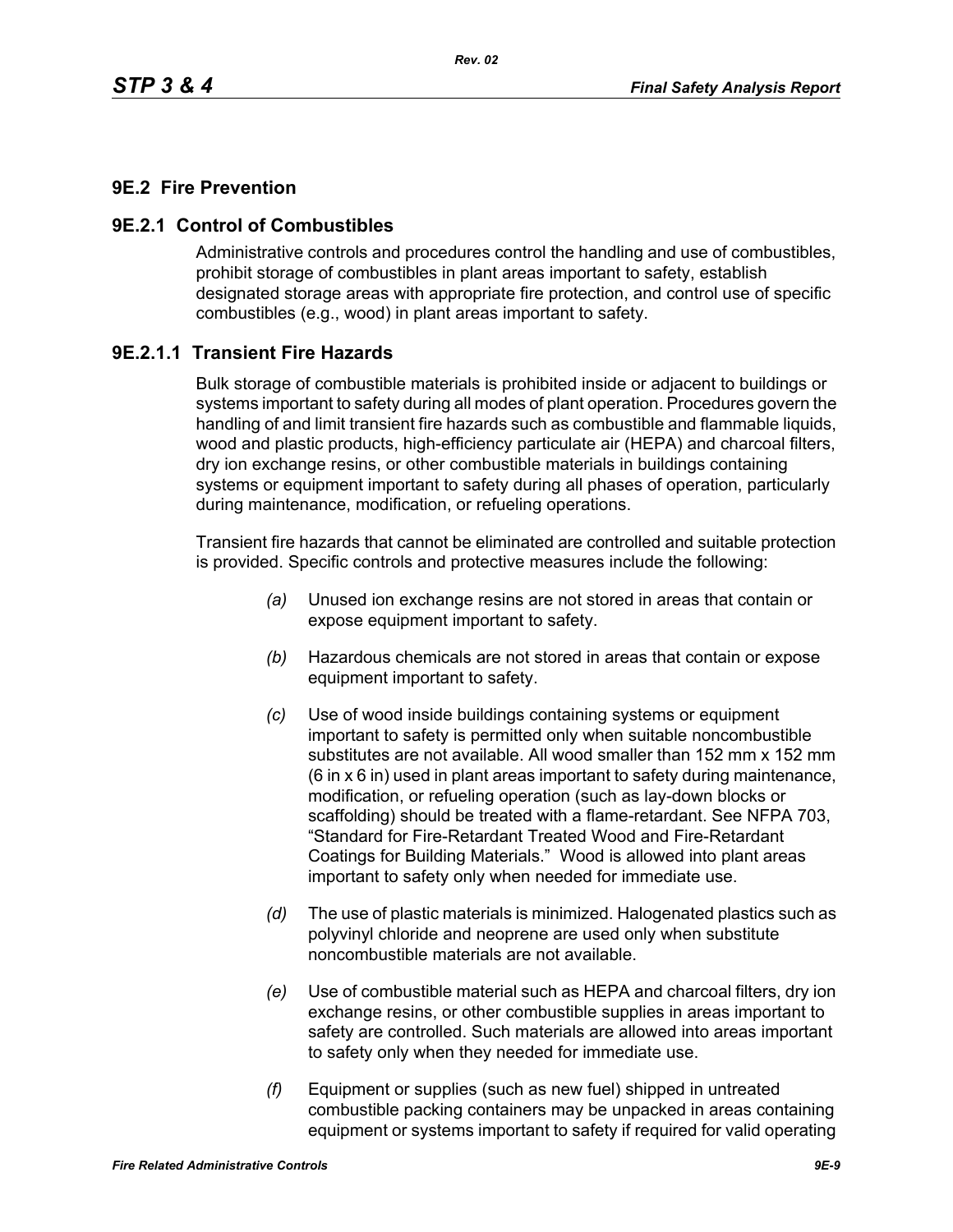reasons. However, combustible materials are removed from the area immediately following unpacking. Such transient combustible material, unless stored in approved containers, is not left unattended. Loose combustible packing material, such as wood or paper excelsior or polyethylene sheeting, is placed in metal containers with tight-fitting, self-closing metal covers or other approved containers.

- *(g)* Materials that collect and contain radioactivity, such as spent ion exchange resins, charcoal filters, and HEPA filters, are stored in closed metal tanks or containers that are located in areas free from ignition sources or combustibles. These materials are protected from exposure to fires in adjacent areas as well. Consideration is given to requirements for removal of decay heat from entrained radioactive materials.
- *(h)* Temporary power cables used during maintenance outages are treated as transient combustibles and potential ignition sources. Procedures address fire protection for temporary electrical power supply and distribution.

#### **9E.2.1.2 Modifications**

Fire prevention elements of the FPP are maintained when plant modifications are made. Modification procedures contain provisions that evaluate the impacts of modifications on the fire prevention design features and programs. Personnel in the fire protection organization review modifications of SSCs to ensure that fixed fire loadings are not increased beyond those accounted for in the fire hazards analysis, or if increased, suitable protection is provided and the fire hazards analysis is revised accordingly.

#### **9E.2.1.3 Flammable and Combustible Liquids and Gases**

The handling, use, and storage of flammable and combustible liquids comply with the provisions of NFPA 30, "Flammable and Combustible Liquids Code."

Miscellaneous storage and piping for flammable or combustible liquids or gases is controlled to avoid a potential fire exposure hazard to systems important to safety.

Combustible materials are isolated or separated from systems important to safety. When this is not possible because of the nature of the safety system or the combustible material, special protection is provided to prevent a fire from defeating the safety system function. Examples of such combustible materials that may not be separable from the remainder of its system are EDG fuel oil day tanks, turbine-generator oil and hydraulic control fluid systems.

RCP lube oil systems are not applicable to the ABWR.

Diesel fuel oil tanks, turbine-generator lube oil and hydraulic systems are discussed in Subsection 9.5.1.

Bulk gas storage meets the guidelines of Subsection 9E.7.5.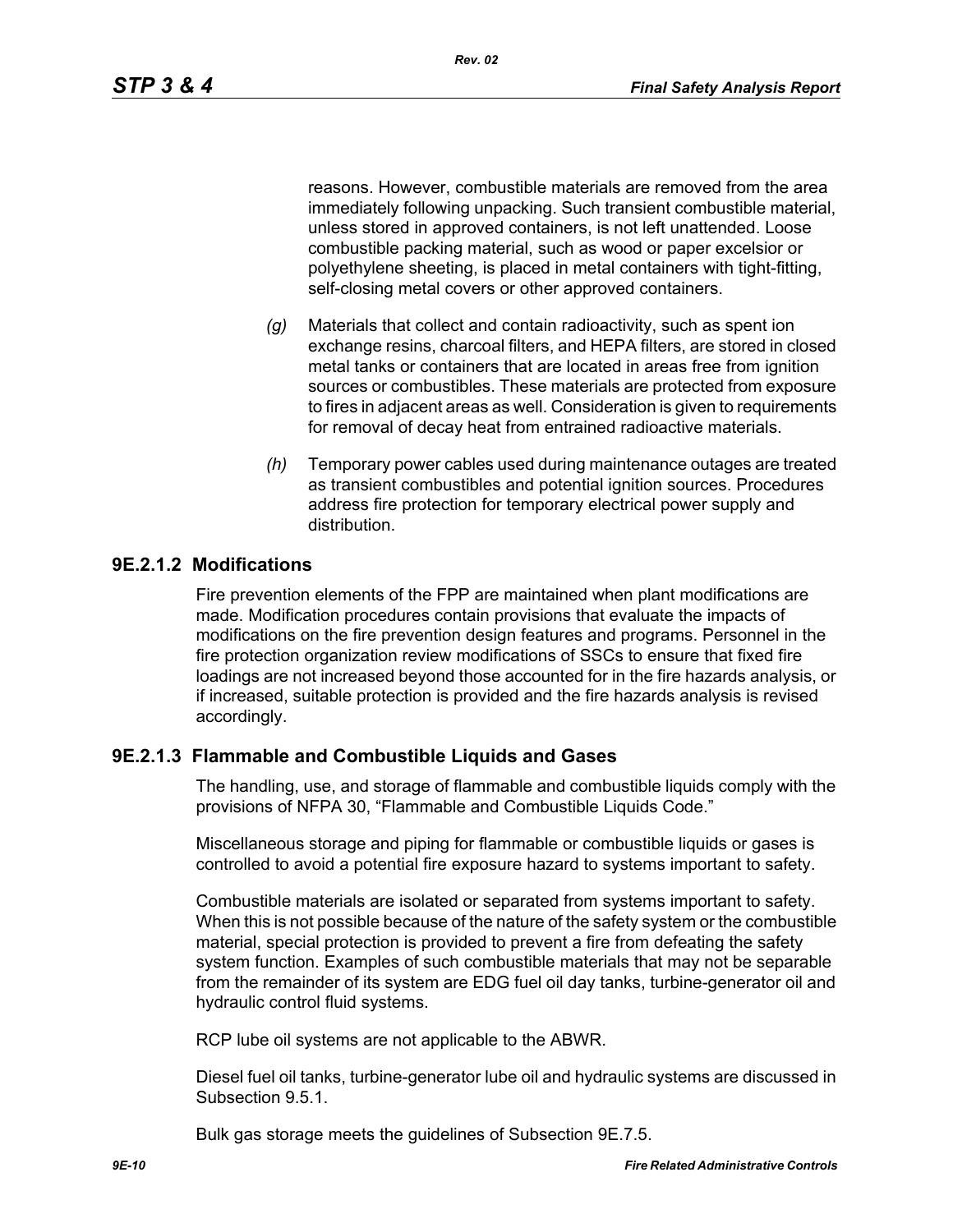# **9E.2.1.4 External/Exposure Fire Hazards**

An evaluation of external fire hazards including the potential for wildfires is addressed in Subsection 2.2S.3.1.4. Additional relevant discussion is provided in Subsection 9.5.1 for diesel fuel oil storage and COL license information provided in Subsections 9.5.13.9, Applicant Fire Protection Program, and 9.5.13.15, Identification of Chemicals.

# **9E.2.2 Control of Ignition Sources**

Design, installation, modification, maintenance, and operational procedures and practices are used to control potential ignition sources such as electrical equipment (permanent and temporary), hot work activities (e.g., open flame, welding, cutting, and grinding), high-temperature equipment and surfaces, heating equipment (permanent and temporary installation), reactive chemicals, static electricity, and smoking.

# **9E.2.2.1 Open Flame, Welding, Cutting, and Grinding (Hot Work)**

Work involving ignition sources such as welding and flame cutting is done under controlled conditions. Persons performing and directly assisting in such work are trained and equipped to prevent and combat fires, or if this is not possible, a person qualified in fire protection directly monitors the work and functions as a fire watch.

The use of ignition sources is governed by a hot work permit system to control open flame, welding, cutting, brazing, or soldering operations. A separate permit is normally issued for each area where work is to be done. If work continues over more than one shift, the permit should be valid for not more than 24 hours when the plant is operating or for the duration of a particular job during plant shutdown. NFPA 51B, "Standard for Fire Prevention During Welding, Cutting and Other Hot Work," includes guidance for safeguarding the hazards associated with welding and cutting operations.

# **9E.2.2.2 Temporary Electrical Installations**

Plant administrative controls provide for engineering review of temporary electrical installations. These reviews ensure that appropriate precautions, limitations, and maintenance practices are established for the term of such installations. NFPA 70, "National Electrical Code" is used for guidance on temporary electrical installations.

# **9E.2.2.3 Other Sources**

Open flames or combustion-generated smoke are not permitted for leak testing and similar procedures such as airflow determinations. Procedures and practices provide for control of temporary heating devices. Use of space heaters and maintenance equipment (e.g., tar kettles for roofing operations) in plant areas are controlled and reviewed by the STP 3 & 4 fire protection staff. Engineering procedures and practices provide assurance that temporary heating devices are properly installed according to the UL listing, including required separations from combustible materials and surfaces. Temporary heating devices are placed to avoid overturning and installed in accordance with their listing, including clearance to combustible material, equipment, or construction. Asphalt and tar kettles are located in a safe place or on a fire-resistive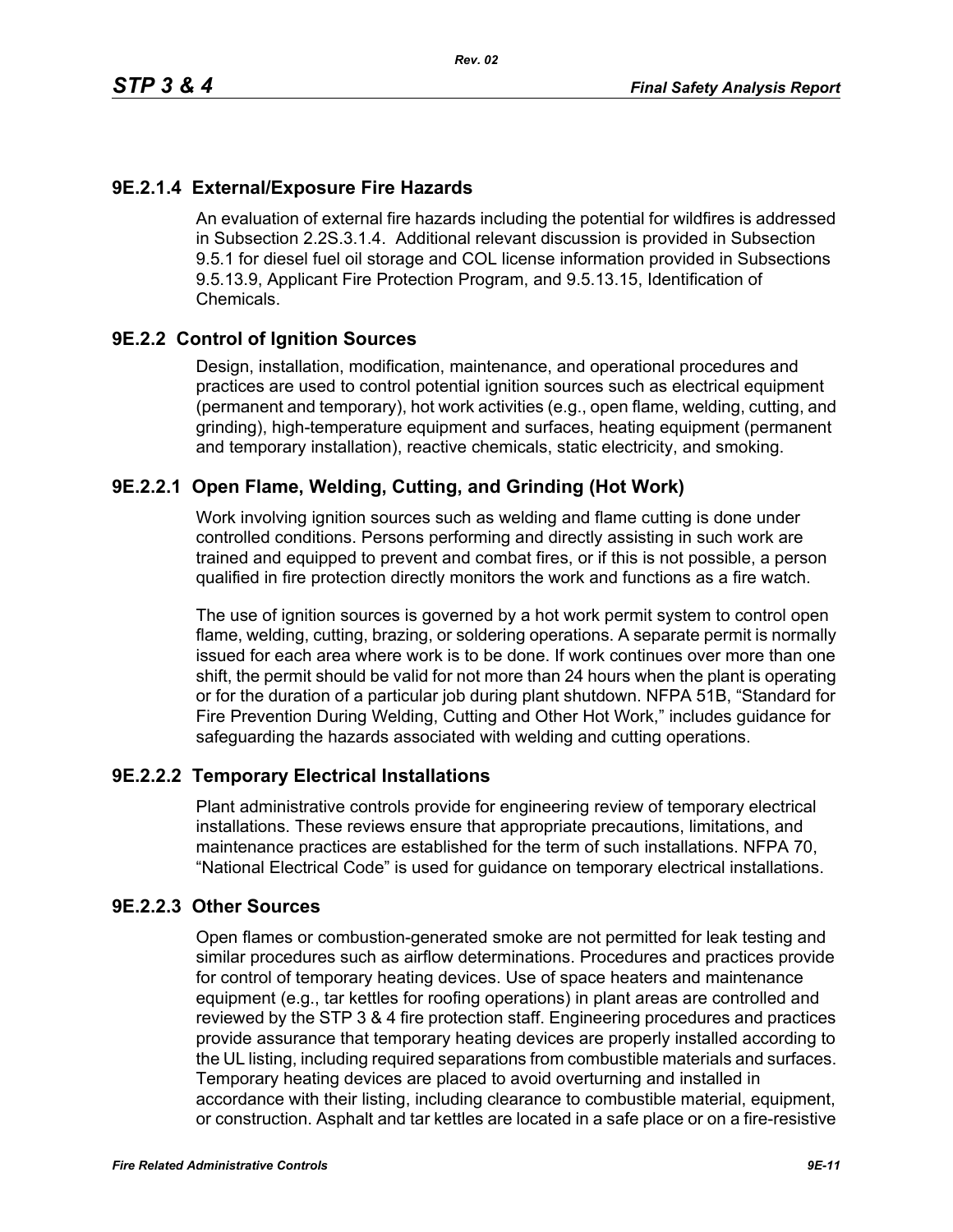roof at a point where they avoid ignition of combustible material below. Continuous supervision is maintained while kettles are in operation and metal kettle covers and fire extinguishers are provided.

### **9E.2.3 Housekeeping**

Administrative controls are established to reduce fire hazards in areas containing SSCs important to safety. These controls govern removal of waste, debris, scrap, oil spills, and other combustibles after completion of a work activity or at the end of the shift. Administrative controls also include procedures for performing and maintaining periodic housekeeping inspections to ensure continued compliance with fire protection controls. Housekeeping practices ensure that drainage systems especially drain hub grills, in areas containing fixed water-based suppression systems remain free of debris to minimize flooding if the systems discharge. RG 1.39, "Housekeeping Requirements for Water-Cooled Nuclear Power Plants," provides guidance on housekeeping, including the disposal of combustible materials.

### **9E.2.4 Fire Protection System Maintenance and Impairments**

Fire protection administrative controls are established to address the following:

- *(a)* Fire protection features are maintained and tested by qualified personnel. (See Subsection 9E.1.6.1).
- *(b)* Impairments to fire barriers, fire detection, and fire suppression systems are controlled by a permit system. Compensatory measures (see Subsection 9E.1.5) are established in areas where systems are so disarmed.
- *(c)* Test plans that list the individuals and their responsibilities in connection with routine tests and inspections of the fire protection systems are developed. The test plans contain the types, frequency, and detailed procedures for testing. Frequency of testing is based on the code of record for the applicable fire protection system. Procedures also contain instructions on maintaining fire protection during those periods when the fire protection system is impaired or during periods of plant maintenance (e.g., fire watches).
- *(d)* Fire barriers, including dampers, doors, and penetration seals, are routinely inspected. Penetration seals are inspected on a frequency and relative sample basis that provides assurance that the seals are functional. Sample size and inspection frequency are determined by the total number of penetrations and observed failure rates. Inspection frequency ensures that all seals will be inspected every 10 years. Inspections conform to NFPA 25, "Standard for the Inspection, Testing, and Maintenance of Water-Based Fire Protection Systems."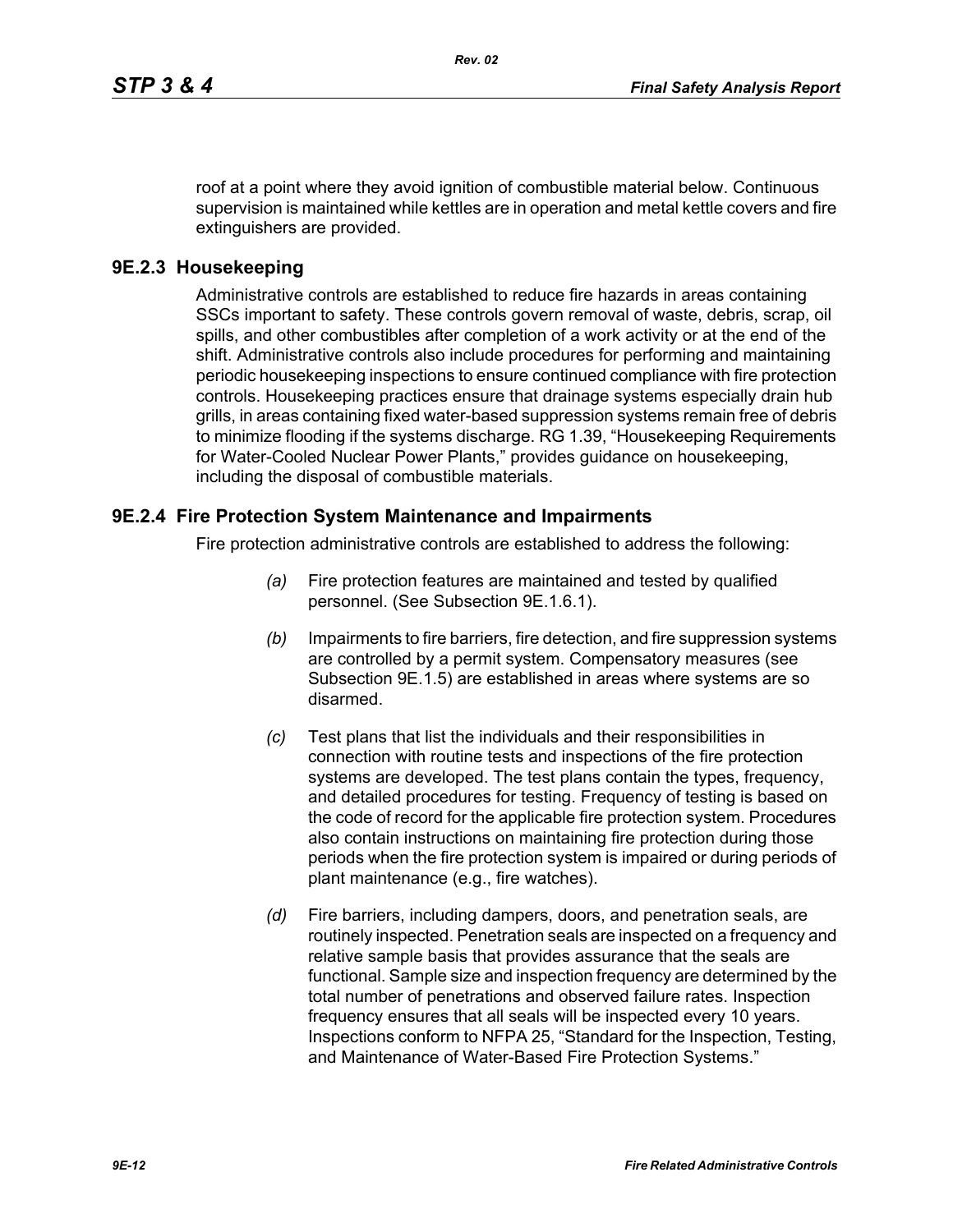# **9E.3 Fire Detection and Suppression**

### **9E.3.1 Fire Detection**

This topic is discussed in Subsection 9.5.1.

**9E.3.2 Fire Protection Water Supply Systems**

This topic is discussed in Subsection 9.5.1

### **9E.3.3 Automatic Suppression Systems**

This topic is discussed in Subsection 9.5.1

## **9E.3.4 Manual Suppression Systems and Equipment**

This topic is discussed in Subsection 9.5.1

## **9E.3.5 Manual Firefighting Capabilities**

#### **9E.3.5.1 Fire Brigade**

A site fire brigade trained and equipped for firefighting is established and on site at all times to ensure adequate manual firefighting capability for all areas of the plant containing SSCs important to safety. The fire brigade leader has ready access to keys for any locked doors. Subsection 9E.1.6.4 provides guidance on fire brigade training and qualifications.

### **9E.3.5.1.1 Fire Brigade Staffing**

The fire brigade includes at least five members on each shift. The shift supervisor is not a member of the fire brigade.

### **9E.3.5.1.2 Equipment**

The equipment provided for the brigade consists of personal protective equipment, such as turnout coats, bunker pants, boots, gloves, hard hats, emergency communications equipment, portable lights, portable ventilation equipment, and portable extinguishers. Self-contained breathing apparatus (SCBA) using full-face positive-pressure masks approved by the National Institute for Occupational Safety and Health (approval formerly given by the U.S. Bureau of Mines) is provided for fire brigade, damage control, and control room personnel. At least 10 masks should be available for fire brigade personnel. Control room personnel may be furnished breathing air by a manifold system piped from a storage reservoir if practical. Service or rated operating life should be at least 30 minutes for the self-contained units. STP 3 & 4 conforms to NFPA 1404, "Standard for Fire Service Respiratory Protection Training."

Fire brigade equipment is stored in accordance with manufacturers recommendations (e.g., firefighter clothing should not be stored where it will be subjected to ultraviolet light from the sun, welding, or fluorescent lights).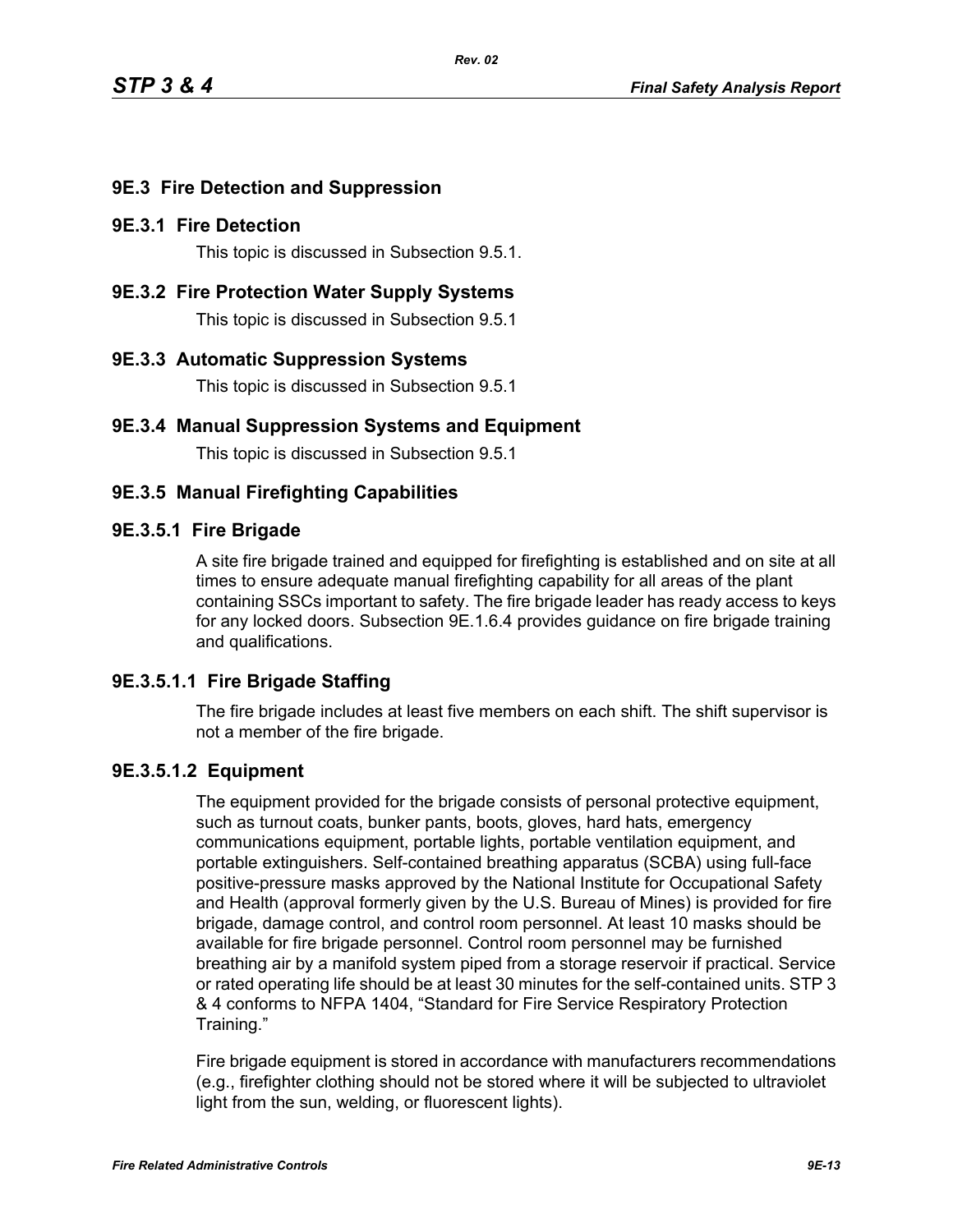At least a 1-hour supply of breathing air in extra bottles is located on the plant site for each self-contained breathing apparatus. In addition, an onsight 6-hour supply of reserve air is provided for the fire brigade personnel and arranged to permit quick and complete replenishment of exhausted air supply bottles as they are returned.

During refueling and maintenance periods, self-contained breathing apparatus is provided near the containment entrances for firefighting and damage control personnel. These units are marked as emergency equipment and are independent of the plant breathing air system provided inside containment and general areas.

### **9E.3.5.1.3 Procedures and Prefire Plans**

Procedures are established to control actions by the fire brigade upon notification by the control room of a fire and to define firefighting strategies. These procedures include the following:

- *(a)* actions to be taken by control room personnel to notify the fire brigade upon report of a fire or receipt of an alarm on the control room fire alarm panel (e.g., announcing the location of the fire over the public address system, sounding fire alarms, and notifying the shift supervisor and the fire brigade leader of the type, size, and location of the fire)
- *(b)* actions to be taken by the fire brigade after notification by the control room of a fire (e.g., assembling in a designated location, receiving directions from the fire brigade leader, and discharging specific firefighting responsibilities, including selection and transportation of firefighting equipment to the fire location, selection of protective equipment, operating instructions for use of fire suppression systems, and use of preplanned strategies for fighting fires in specific areas)
- *(c)* strategies for fighting fires in all plant areas, including the following:
	- (i) fire hazards in each area covered by the specific prefire plans
	- (ii) SSCs credited for fire safe shutdown
	- (iii) fire suppression agents best suited for extinguishing the fires associated with the fire hazards in that area and the nearest location of these suppression agents
	- (iv) most favorable direction from which to attack a fire in each area in view of the ventilation direction, access hallways, stairs, and doors that are most likely to be free of fire, and the best station or elevation for fighting the fire, as well as all access and egress routes involving locked doors and the appropriate precautions and methods for access specified
	- (v) plant systems that should be managed to reduce the damage potential during a local fire and the location of local and remote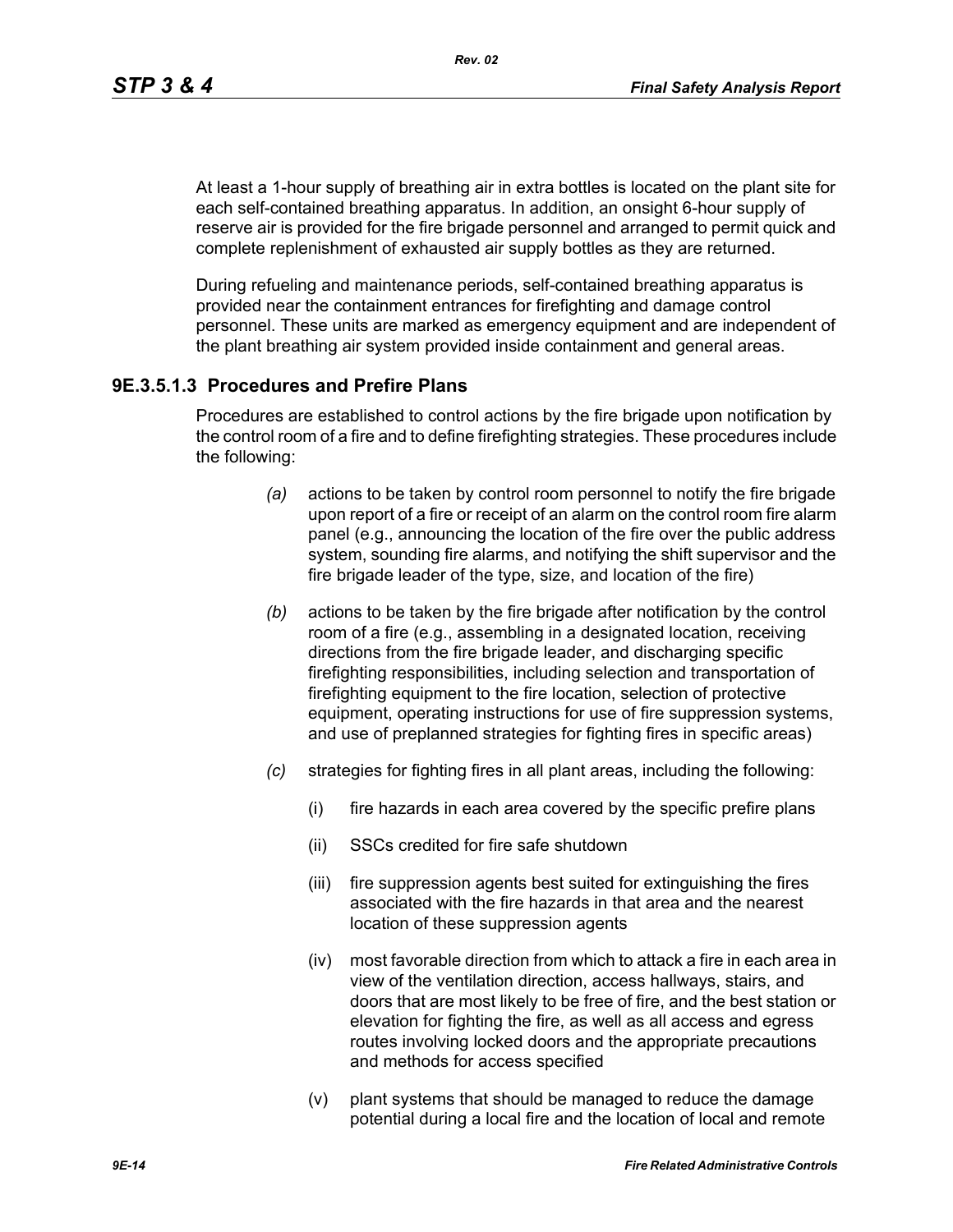controls for such management (e.g., any hydraulic or electrical systems in the area/zone covered by the specific firefighting procedure that could increase the hazards in the area because of over-pressurization or electrical hazards)

- (vi) vital heat-sensitive system components that need to be kept cool while fighting a local fire, in particular, hazardous combustibles that need cooling
- (vii) organization of firefighting brigades and the assignment of special duties (including command control of the brigade, transporting fire suppression and support equipment to the fire scenes, applying the extinguishing agent to the fire, communication with the control room, and coordination with outside fire departments, according to job title so that all firefighting functions are covered by any complete shift personnel complement
- (viii) potential radiological and toxic hazards in fire areas/zones
- (ix) ventilation system operation that ensures desired plant air distribution when the ventilation flow is modified for fire containment or smoke clearing operation
- (x) operations requiring control room and shift engineer coordination or authorization
- (xi) instructions for plant operators and general plant personnel during fire
- (xii) communications between the fire brigade leader, fire brigade, offsite mutual aid responders, control room, and licensee's emergency response organization

Firefighting procedures identify the techniques and equipment for the use of water in fighting electrical cable fires in nuclear plants, particularly in areas containing a high concentration of electric cables with plastic insulation in accordance with NFPA 1620, "Recommended Practice for Pre-Incident Planning."

### **9E.3.5.1.4 Performance Assessment/Drill Criteria**

Fire brigade drills are performed so that the fire brigade can practice as a team.

Drills are performed quarterly for each shift fire brigade. Each fire brigade member should participate in at least two drills annually.

A sufficient number of these drills, but not less than one for each shift's fire brigade per year, are unannounced to determine the firefighting readiness of the plant's fire brigade, brigade leader, and fire protection systems and equipment. Persons planning and authorizing an unannounced drill ensure that the responding shift fire brigade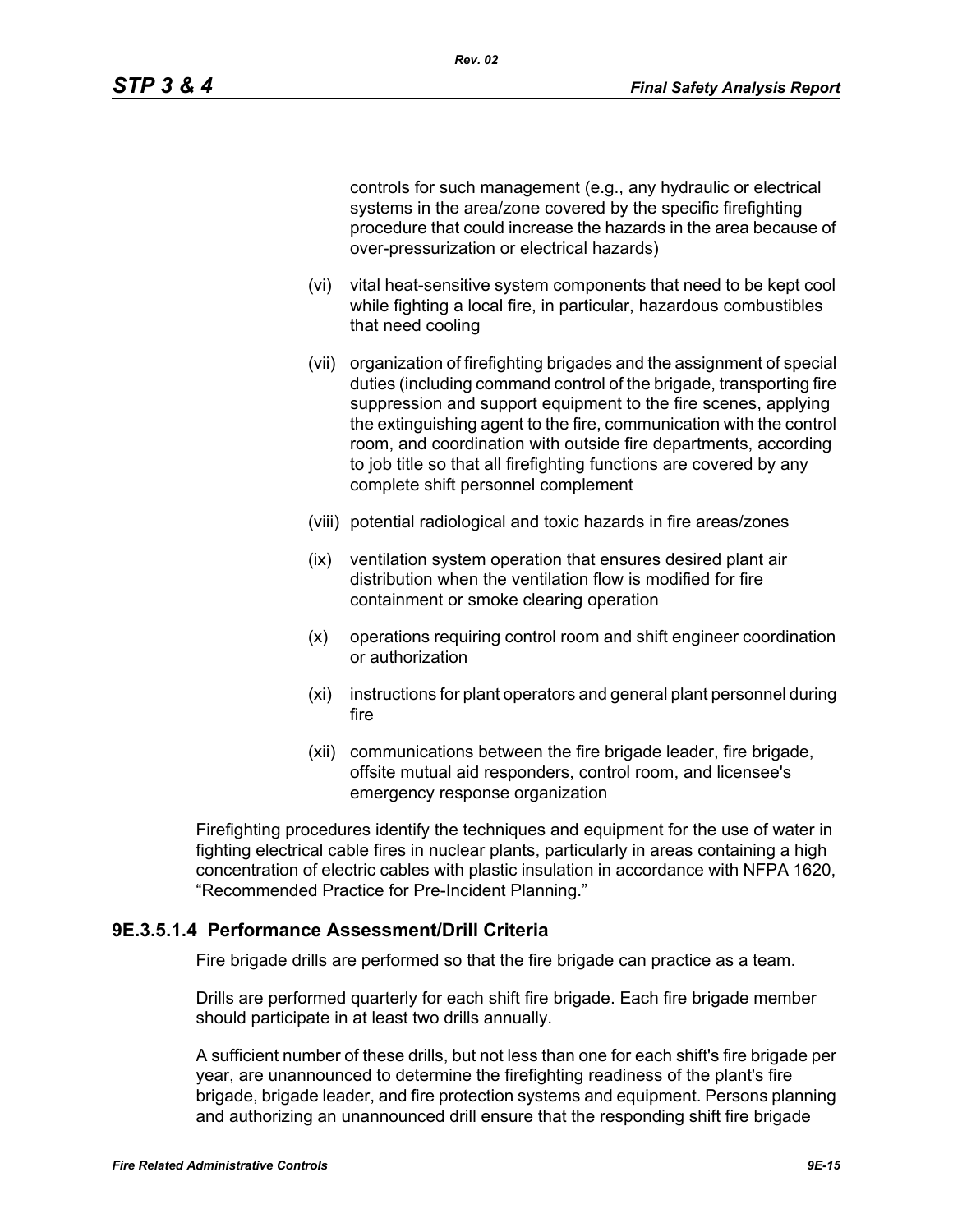members are not aware that a drill is being planned until it has begun. At least one drill per year is performed on a "back shift" for each shift's fire brigade.

Drills are preplanned to establish training objectives and critiqued to determine how well the training objectives have been met. Members of the management staff responsible for plant safety and fire protection should plan and critique unannounced drills. Performance deficiencies of a fire brigade or of individual fire brigade members should be remedied by scheduling additional training for the brigade or members.

Unsatisfactory drill performance should be followed by a repeat drill within 30 days.

The local fire department is invited to participate in drills at least annually.

At 3-year intervals, qualified individuals independent of STPNOC critique a randomly selected unannounced drill. Drills include the following:

- *(a)* The effectiveness of the fire alarms, time required to notify and assemble the fire brigade, and selection, placement, and use of equipment and firefighting strategies should be assessed.
- *(b)* Each brigade member's knowledge of his or her role in the firefighting strategy for the area assumed to contain the fire, and the brigade member's conformance with established plant firefighting procedures and use of firefighting equipment, including self-contained emergency breathing apparatus, communication, lighting, and ventilation should be assessed.
- *(c)* The simulated use of firefighting equipment required to cope with the situation and type of fire selected for the drill should be evaluated. The area and type of fire chosen for the drill should differ from those used in the previous drills so that brigade members are trained in fighting fires in various plant areas. The situation selected should simulate the size and arrangement of a fire that could reasonably occur in the area selected, allowing for fire development during the time required to respond, obtain equipment, and organize for the fire, assuming loss of automatic suppression capability.
- *(d)* The brigade leader's direction of the firefighting effort should be assessed with regard to thoroughness, accuracy, and effectiveness.

Drill records are retained for a period of 3 years (See Subsection 9E.1.6.4 for additional discussion on drill records.)

### **9E.3.5.2 Offsite Manual Firefighting Resources**

### **9E.3.5.2.1 Capabilities**

The local offsite fire departments that provide back up manual firefighting resources should have the following capabilities: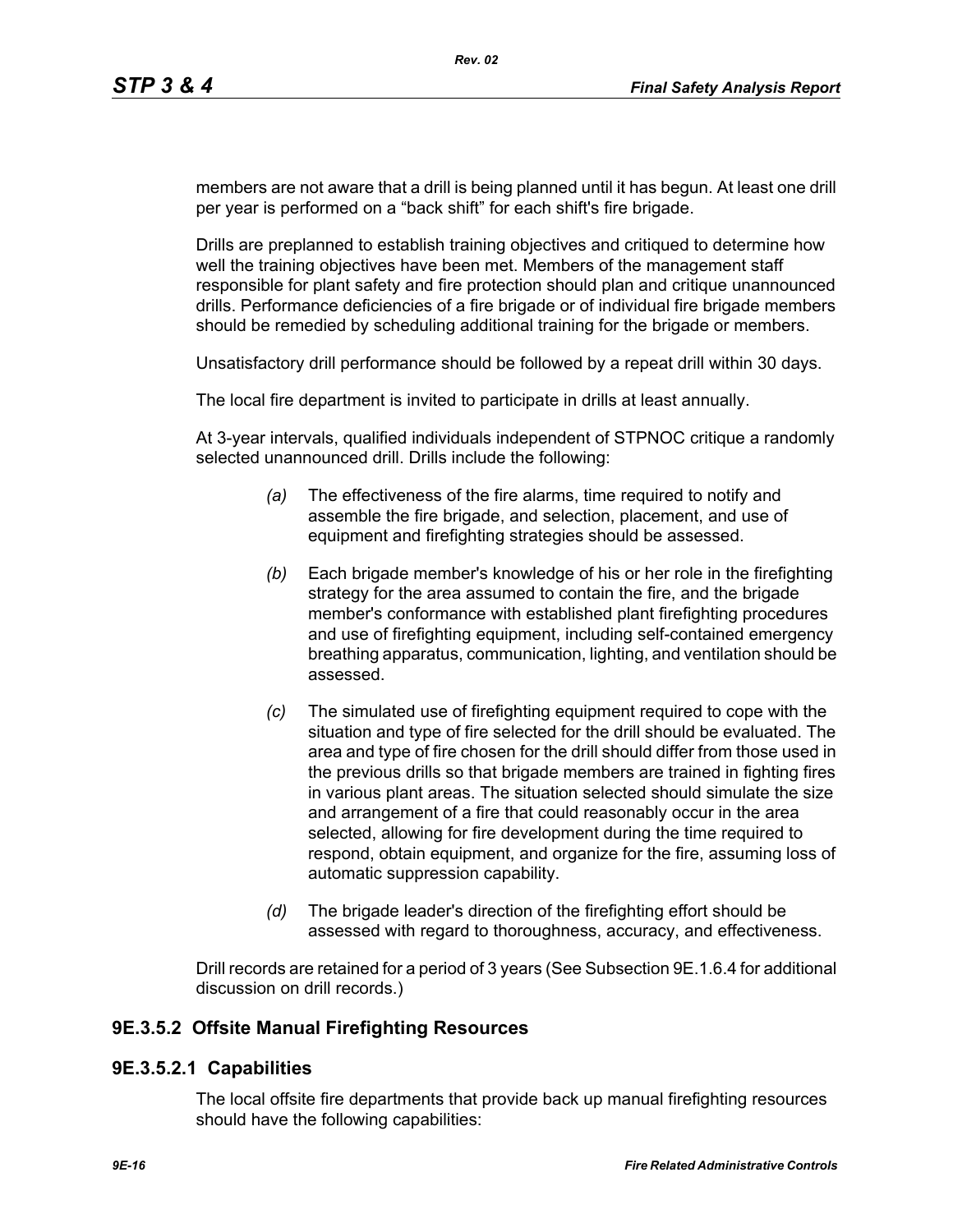- *(a)* Personnel and equipment with capacities consistent with those assumed in the plant's fire hazards analysis and prefire plans
- *(b)* Hose threads or adapters to connect with onsite hydrants, hose couplings, and standpipe risers (Also see Subsection 9E.3.4.2).

# **9E.3.5.2.2 Training**

Local offsite fire department personnel who provide back up manual firefighting resources should be trained in the following:

- *(a)* Operational precautions when fighting fires on nuclear power plant sites and the need for radiological protection of personnel and the special hazards associated with a nuclear power plant site
- *(b)* The procedures for notification and expected roles of the offsite responders
- *(c)* Site access procedures and the identity (by position and title) of the individual in the onsite organization who will control the responders' support activities (offsite response support personnel should be provided with appropriate identification cards where required)
- *(d)* Fire protection authorities, responsibilities, and accountabilities with regard to responding to a plant fire, including the fire event command structure between the plant fire brigade and offsite responders
- *(e)* Plant layout, plant fire protection systems and equipment, plant fire hazards, and prefire response plans and procedures

# **9E.3.5.2.3 Agreement/Plant Exercise**

STP 3 & 4 establishes written mutual aid agreements with offsite fire departments. Plant procedures delineate fire protection authorities, responsibilities, and accountabilities with regard to responding to plant fire or emergency events, including the fire event command structure between the plant fire brigade and offsite responders.

The plant fire brigade drill schedule should provide for periodic local fire department participation (at least annually). These drills should effectively exercise the fire event command structure between the plant fire brigade and offsite responders. (See Subsection 9E.3.5.1.4 for guidance on conduct and evaluation of fire brigade drills.)

# **9E.4 Building Design/Passive Features**

This topic is discussed in Subsection 9.5.1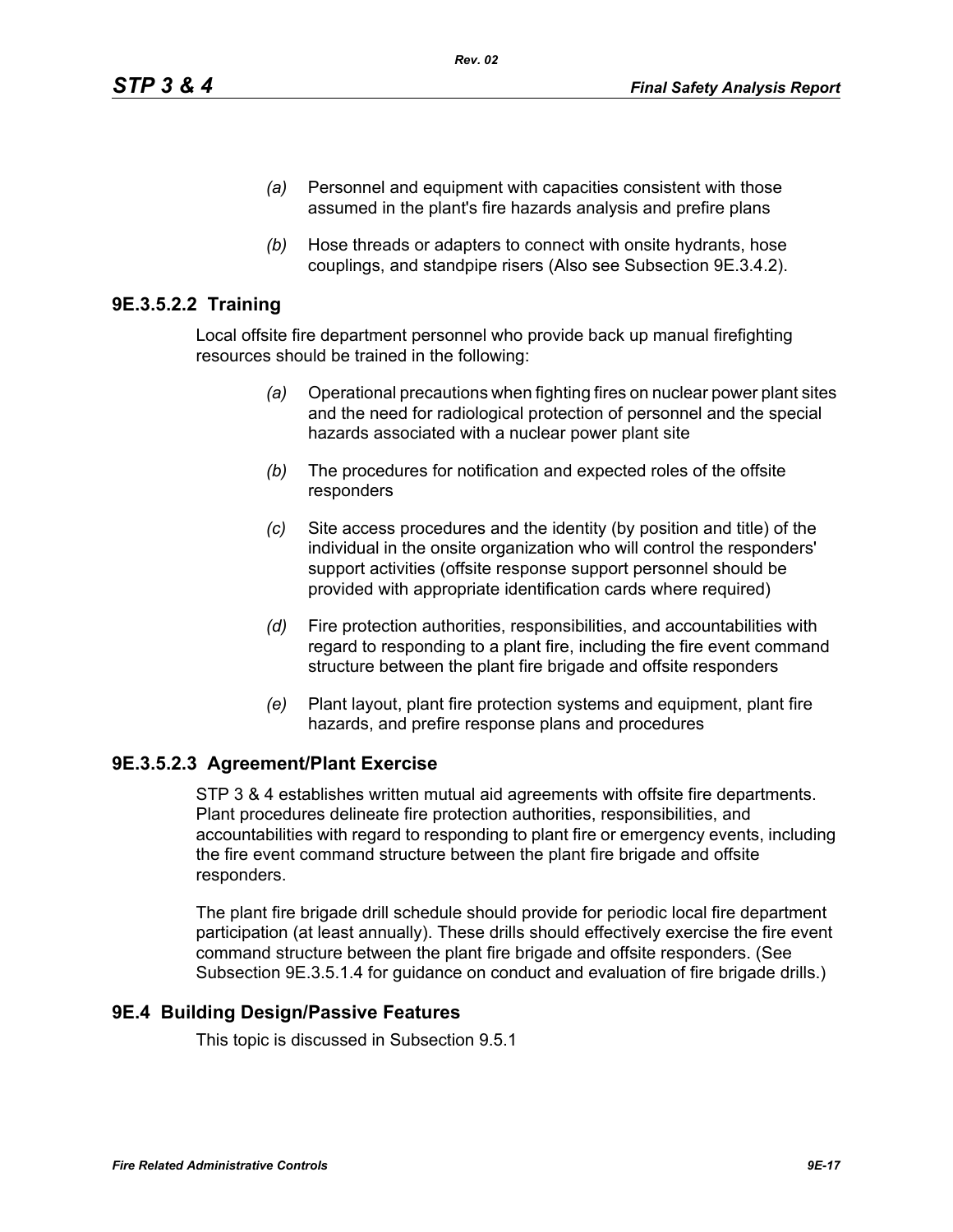## **9E.5 Safe-Shutdown Capability**

The systems required for safe shutdown are discussed in Section 7.4 and the fire protection design features for safe shutdown are discussed in detail in Subsection 9.5.1.

### **9E.5.1 Post-Fire Safe-Shutdown Performance Goals**

This topic is discussed in Section 7.4 and Subsection 9.5.1.

#### **9E.5.2 Cold Shutdown and Allowable Repairs**

This topic is discussed in Section 19Q.6.

#### **9E.5.3 Fire Protection of Safe-Shutdown Capability**

The systems required for safe shutdown are discussed in Section 7.4 and the fire protection design features for protecting safe-shutdown capability are discussed in detail in Subsection 9.5.1.

#### **9E.5.4 Alternative and Dedicated Shutdown Capability**

The remote shutdown system is described in Subsections 7.4.1.4, 9.5.1.1 and 9.5.1.1.2.

#### **9E.5.5 Post-Fire Safe-Shutdown Procedures**

Procedures for effecting safe shutdown reflect the results and conclusions of the safeshutdown analysis. Time-critical operations for effecting safe shutdown identified in the safe-shutdown analysis and incorporated in post-fire procedures are validated.

# **9E.5.5.1 Safe-Shutdown Procedures**

Post-fire safe-shutdown operating procedures are developed for those areas where alternative or dedicated shutdown is required.

#### **9E.5.5.2 Alternative/Dedicated Shutdown Procedures**

Procedures describe the tasks to implement alternative/dedicated shutdown capability when offsite power is available and when offsite power is not available for 72 hours.

These procedures address necessary actions to compensate for spurious actuations and high-impedance faults if such actions are identified in the Fire Hazards Analysis (Section 9A) to effect safe shutdown.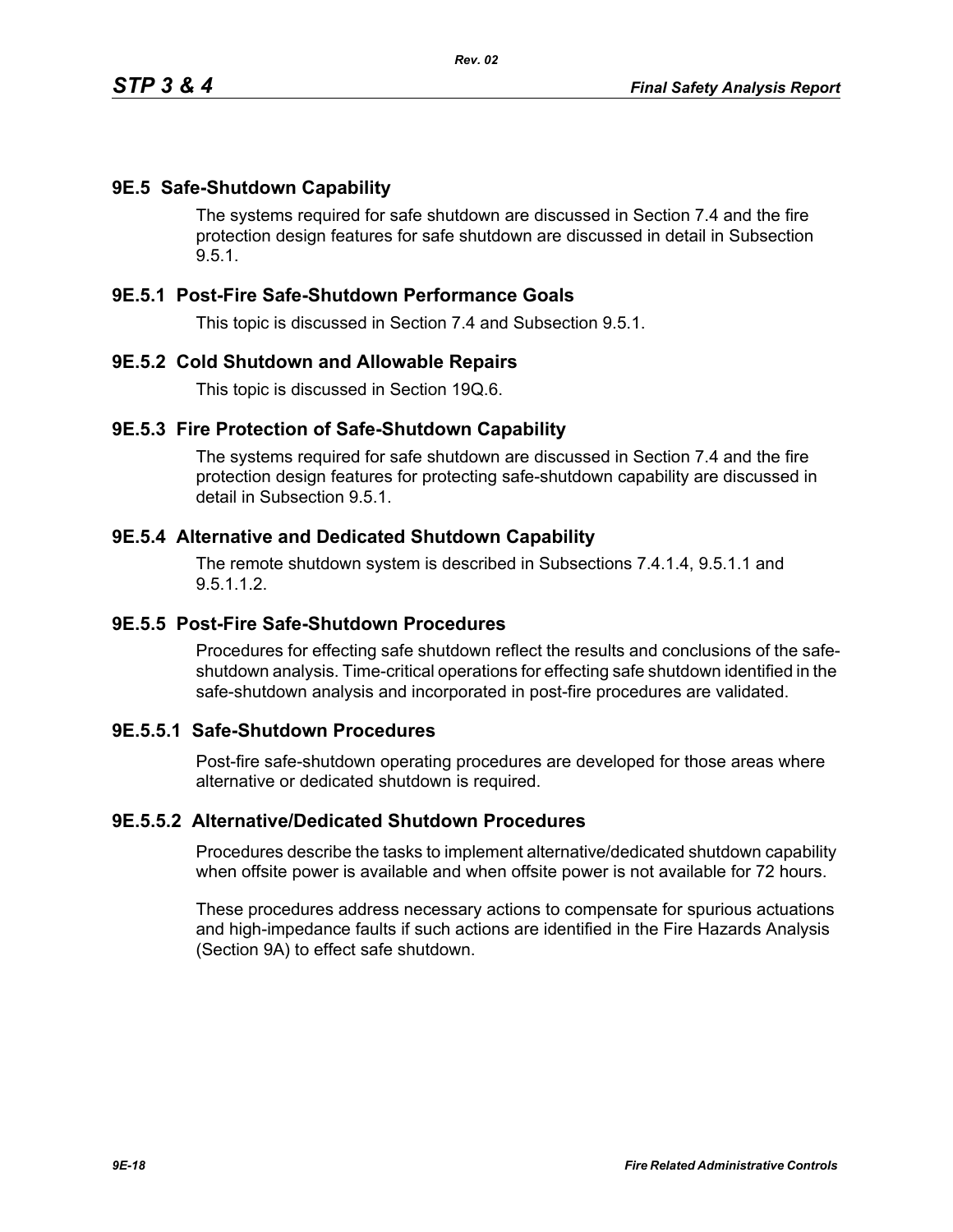Procedures governing return to the control room following evacuation address the following conditions:

*Rev. 02*

- *(a)* The fire has been extinguished and so verified by appropriate fire protection personnel.
- *(b)* The control room has been deemed habitable by appropriate fire protection personnel and the shift supervisor.
- *(c)* Damage has been assessed and, if necessary, corrective action has been taken to ensure that necessary safety, control, and information systems are functional (some operators may assist with these tasks), and the shift supervisor has authorized return of plant control to the control room.
- *(d)* Turnover procedures that ensure an orderly transfer of control from the alternative/dedicated shutdown panel to the control room have been completed.

## **9E.5.5.3 Repair Procedures**

For the ABWR, repair procedures are not necessary to achieve safe shutdown. See discussion in Subsection 9.5.1.1.2 and Section 19Q.6.

### **9E.5.6 Shutdown/Low-Power Operations**

The design features providing for fire protection during nonpower operation are discussed in Section 19Q ABWR Shutdown Risk Assessment.

### **9E.6 Fire Protection for Areas Important to Safety**

The following areas were outside the scope of the ABWR Standard Plant Design and are addressed in Subsection 9.5.13.9 (COL License Information Item 9.26):

- *(a)* Main Transformer
- *(b)* Equipment entry lock
- *(c)* Fire protection pumphouse
- *(d)* Ultimate heat sink

### **9E.7 Protection of Special Fire Hazards Exposing Areas Important to Safety**

### **9E.7.1 Reactor Coolant Pump Oil Collection**

This topic is not applicable to the ABWR.

### **9E.7.2 Turbine/Generator Building**

This topic is discussed in Subsection 9.5.1.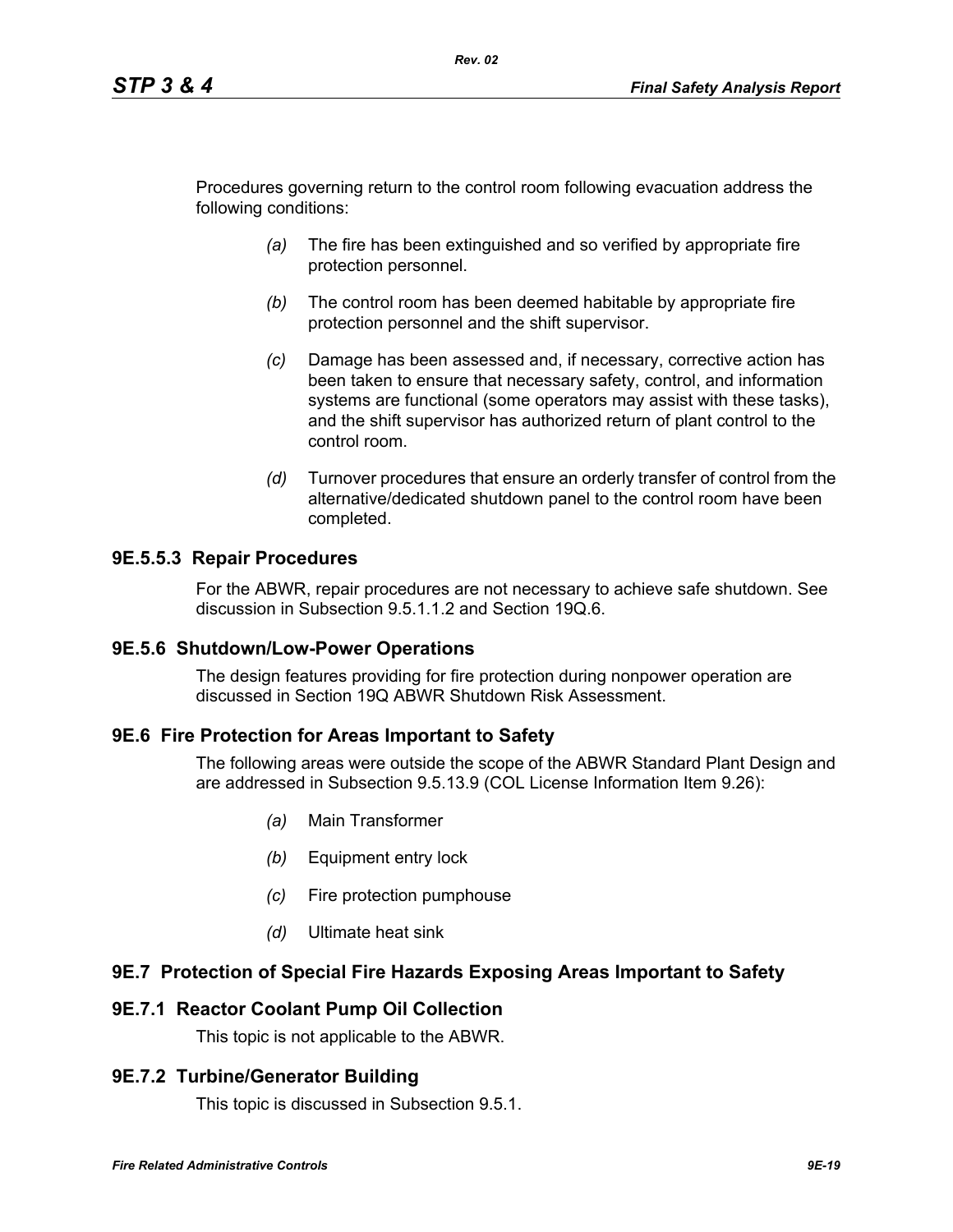## **9E.7.3 Station Transformers**

Fire protection for the Main Transformer was outside the scope of the ABWR Standard Plant Design and is addressed in Subsection 9.5.13.9 (COL License Information Item 9.26).

### **9E.7.4 Diesel Fuel Oil Storage Areas**

This topic is discussed in Subsection 9.5.1.

## **9E.7.5 Flammable Gas Storage and Distribution**

To reduce the possibility of wall penetration in the event of a container failure, care is taken to locate high-pressure gas storage containers with the long axis parallel to building walls. Acetylene-oxygen gas cylinders are not stored in areas that contain or expose equipment important to safety or the fire protection systems that serve those equipment areas.

The fire hazards associated with bulk storage of hydrogen for generator cooling is addressed in Table 2.2S-2, STP Onsite Chemical Storage and Table 2.2S-6, Onsite chemical Storage-Disposition. The bulk storage system meets the guidance of EPRI Report NP-5283-SR-A. The bulk storage system is described in Section 10.2.

### **9E.7.6 Nearby Facilities**

An evaluation of external fire hazards including the potential for wildfires is addressed in Subsection 2.2S.3.1.4 which indicated that no special FPP provisions are required for the threat of fire or explosion from nearby facilities.

### **9E.8 Fire Protection for New Reactors**

### **9E.8.1 General**

### **9E.8.2 Enhanced Fire Protection Criteria**

As discussed in Subsection 9.5.1.1.2, a principal feature of the ABWR design approach to fire protection is providing three complete divisions of safety-related cooling systems with only one division located in any single fire area. Complete burnout of any fire area without recovery will not prevent safe shutdown of the plant; therefore, complete burnout of a fire area can be tolerated (divisional separation is not practical in the case of the inerted containment, the control room and the remote shutdown panel rooms and the basis for acceptability of these areas is discussed in more detail in Subsection 9.5.1.1.2).

### **9E.8.3 Passive Plant Safe-Shutdown Condition**

Not applicable; the ABWR is an evolutionary design with active safety features.

### **9E.8.4 Applicable Industry Codes and Standards**

The NFPA codes and standards of record related to the design and installation of fire protection systems and features for the certified ABWR are those referenced in Section 1.8.